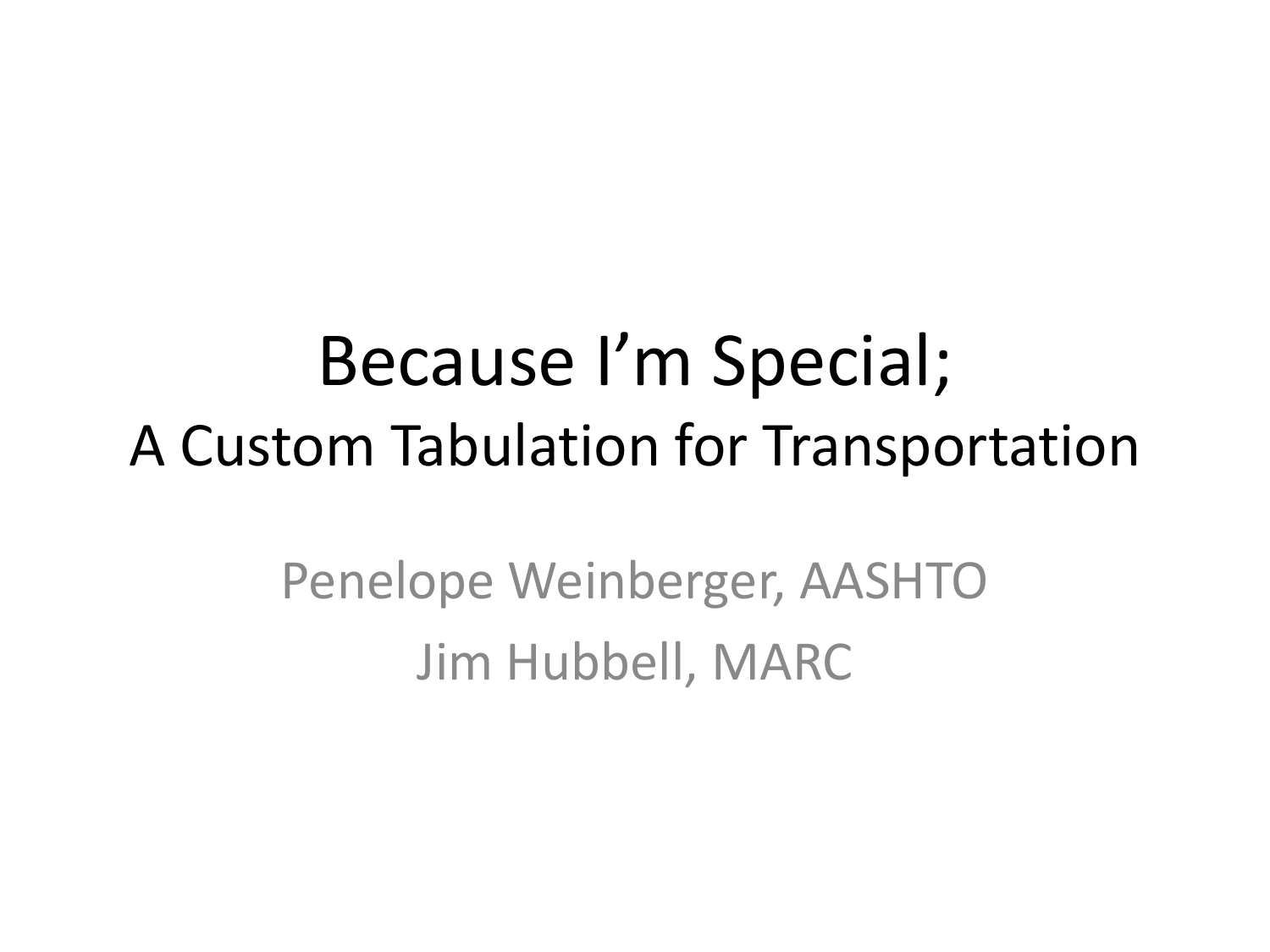#### What is the Census Transportation Planning Products (CTPP) Program?



- The most recent CTPP tab constitutes the largest custom tabulation of ACS data
	- 354 tables
	- Over 70 variables
	- 17 levels of geography
	- 350 gigabytes!
- CTPP is an AASHTO sponsored program funded by state transportation agencies
- Operates with support from FHWA, RITA, FTA, Census Bureau, MPOs and TRB
- The program includes:
	- Data products
	- Training and technical assistance
	- Research
- Designed by and for the transportation community
- Started in 1970 with custom tabs based on the Journey to Work question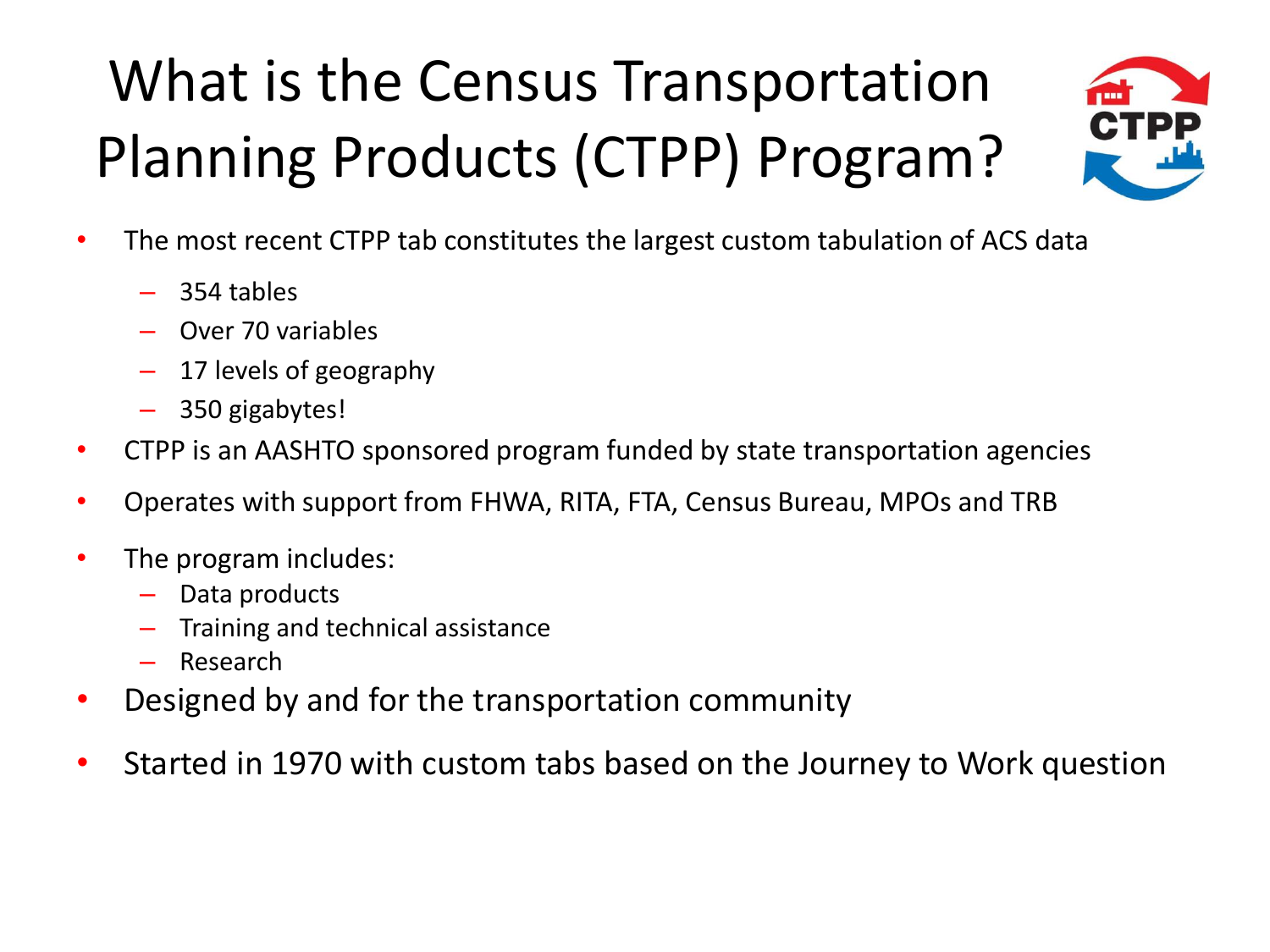# What is the purpose of CTPP?



• Help (transportation planners) understand characteristics about where people live and work, and their commuting patterns and modes

• Most used for validating travel models

• Also:

- **Performance measurement**
- **Modal share analysis**
- **Environmental justice**
- **FTA New Starts/Small Starts**
- **Policy Impact Analysis**
- **Livability analysis**
- **Corridor planning**
- **Air quality modeling**
- **Trend analysis**
- **Descriptive statistics**
- **Travel forecasting**
- **Title IV**
- **Factoring/Adjusting surveys**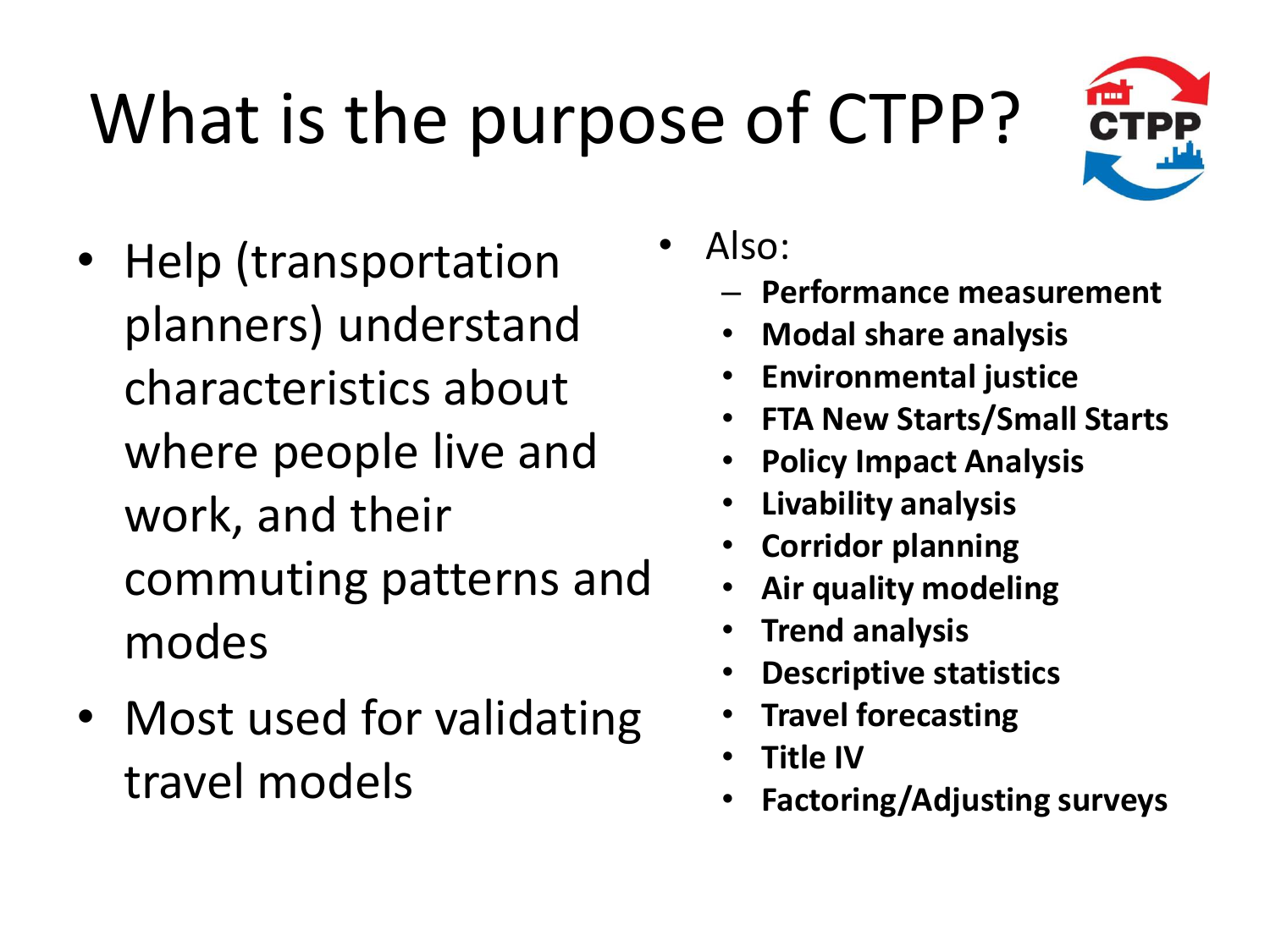

## Specifying a Custom Tabulation

- Deciding what we need
	- Tables, Geography
	- What do Planners Need?
- Logistics
	- Getting in the Queue
- Contracting
	- MOA, IAA, TMA,
- The Disclosure Review Board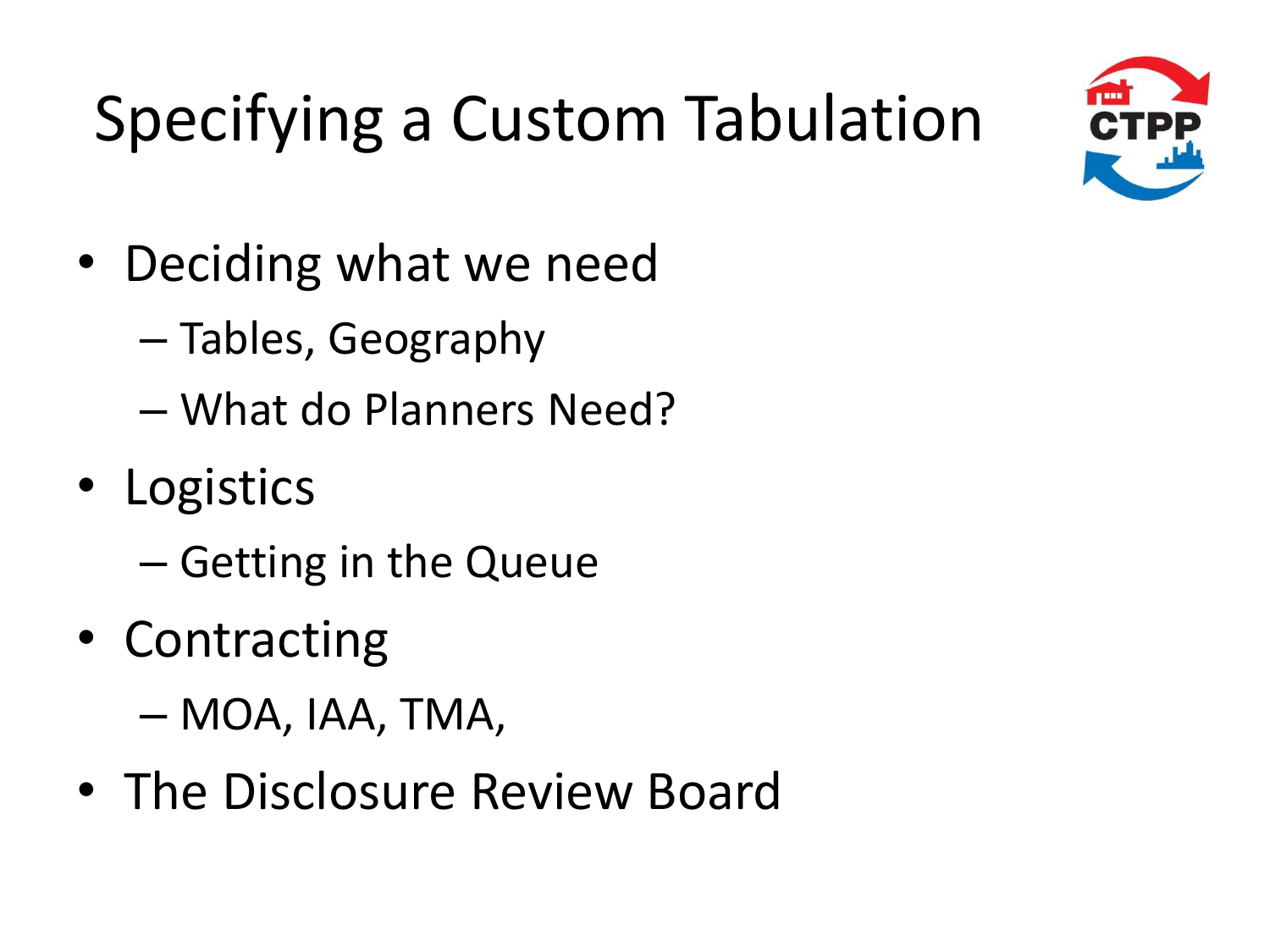

## Disseminating the Data

- Data Delivery
	- Current tab
		- 350 Gigabyte flat file
	- Web-based Data Access Software
- Software development
	- Has followed the special tabs
	- 1970, 1980, 1990, 2000, 2006 2008 ACS, 2006 – 2010 ACS
	- From tapes to disks to the internet